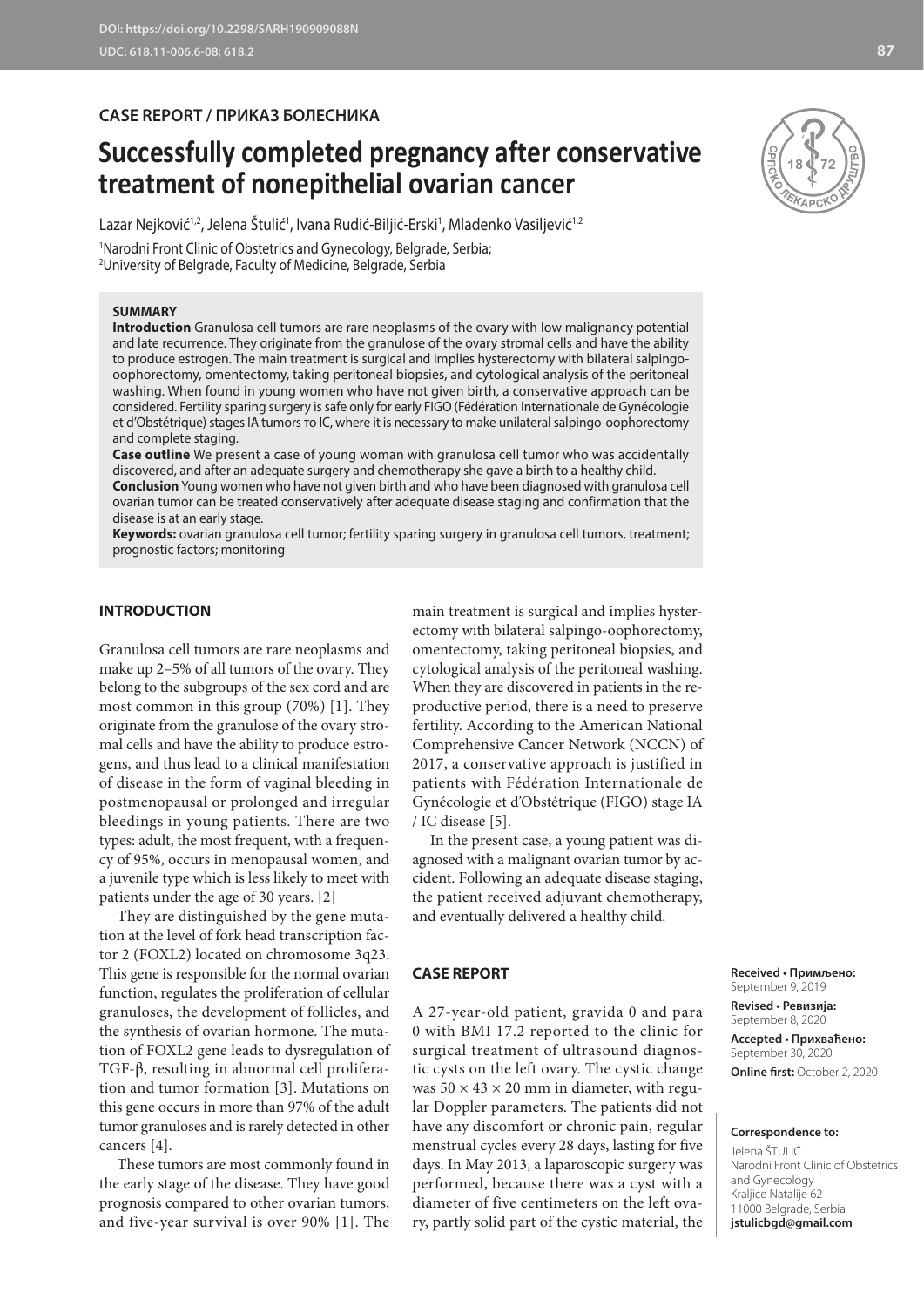

**Figure 1.** a) The histological features of the tumor: mixed tumor cell population – oval and spindle mononuclear cells with osteoclast-type giant cell (H&E, 100×); b) detail – giant cell soft tissue tumor (H&E, 400×)

uterus, the left ovary, and the fallopian tube were neat and there was no free liquid in the abdomen. A cystectomy of the left ovary was made and the sample was sent in parts to a histopathological examination. The cyst alone had no characteristics indicating malignancy.

Histopathological finding of the cystic ovary involvement indicates that it is a Granulosa cell tumor, an adult type, a medium differentiation, a number of mitosis 3/10, without the involvement of lympho-vascular structures (Figure 1).

Since an inadequate operation was performed for this type of tumor and the stage of the disease was not determined, a month after the first operation, another operation was performed to complete the disease staging according to the FIGO protocol. Lavat, swab paracolic left, right and subdiafragmally were sent to cytological analysis. Left salpingo-oophorectomy, cystectomy and biopsy of the right ovary, and omentum biopsy, were made. Histopathological findings of the left ovary and the fallopian tube are without pathophysiological changes, the biopsy of the right ovary was in order, the removed cyst belonged to the type of paraovarialis cyst and the ometum is also unchanged. The cytological finding was normal without the presence of malignant cells.

Based on this and previous histopathological findings by the multidisciplinary team, the stage of FIGO IC1 disease was identified and it was advised that the patient additionally received three cycles of chemotherapy according to bleomycin, etoposide and cisplatin (BEP) regimen.

After completion of the third cycle of chemotherapy, the repeated magnetic resonance of the small pelvis and abdomen did not show that there were pathological changes and the patient was directed into a regular oncologist regimen.

Three years after the surgery, the patient has undergone in vitro fertilization procedure. An embryo transfer was performed. Pregnancy has passed smoothly without complications. The value of the tumor of the inhibitor B marker that was in order, and was observed the whole time. In July 2017, the patient has undergone a caesarean section, and gave birth to a male child, weighing 3550 grams and 52 cm

in length, Apgar score 9/10. Multidisciplinary team advised the patient to undergo a radical surgical procedure of the primary illness after giving birth, which the patient refused.

This case report was approved by the institutional ethics committee, and written consent was obtained from the patient for the publication of this case report and any accompanying images.

#### **DISCUSSION**

Tumors of the sexual cord that belong to granulosa cell tumors are rare ovarian neoplasms with low malignant potential and significantly better prognosis compared to much more common tumors of the ovary of epithelial origin. It is significant that in most cases (about 81%) are detected in the early stage of the disease. Their main characteristic is increased estrogen production. This leads to the occurrence of bleeding in women in postmenopausal, or prolonged menstrual or irregular bleeding as well as amenorrhea in young patients, and these are the main symptoms that cause them to visit a doctor [6, 7]. The second common symptom is abdominal pain caused by the size of the tumor, as it is shown that in about 73.5% of cases, the size is over 10 cm, causing pressure on the surrounding organs and distension of the abdomen [8].

An adequate approach in treating patients with this type of tumor involves total hysterectomy with bilateral salpingo-oophorectomy, peritoneal sprains, peritoneal biopsies of the susceptible sites, a biopsy and infracolic omentectomy. Removing the lymph nodes is not recommended unless they are enlarged. Brown et al. [9] in their work involving 262 female patients with a sexual tape tumor showed that none of the 58 patients who underwent lymphadenectomy had any positive metastases in them. A large study involving 1156 patients, of which 572 were subjected to lymphadenectomy in only 3% of cases, the presence of metastases was confirmed. It is further demonstrated that survival is not significant in relation to patients in whom lymphadenectomy has not been conducted [10].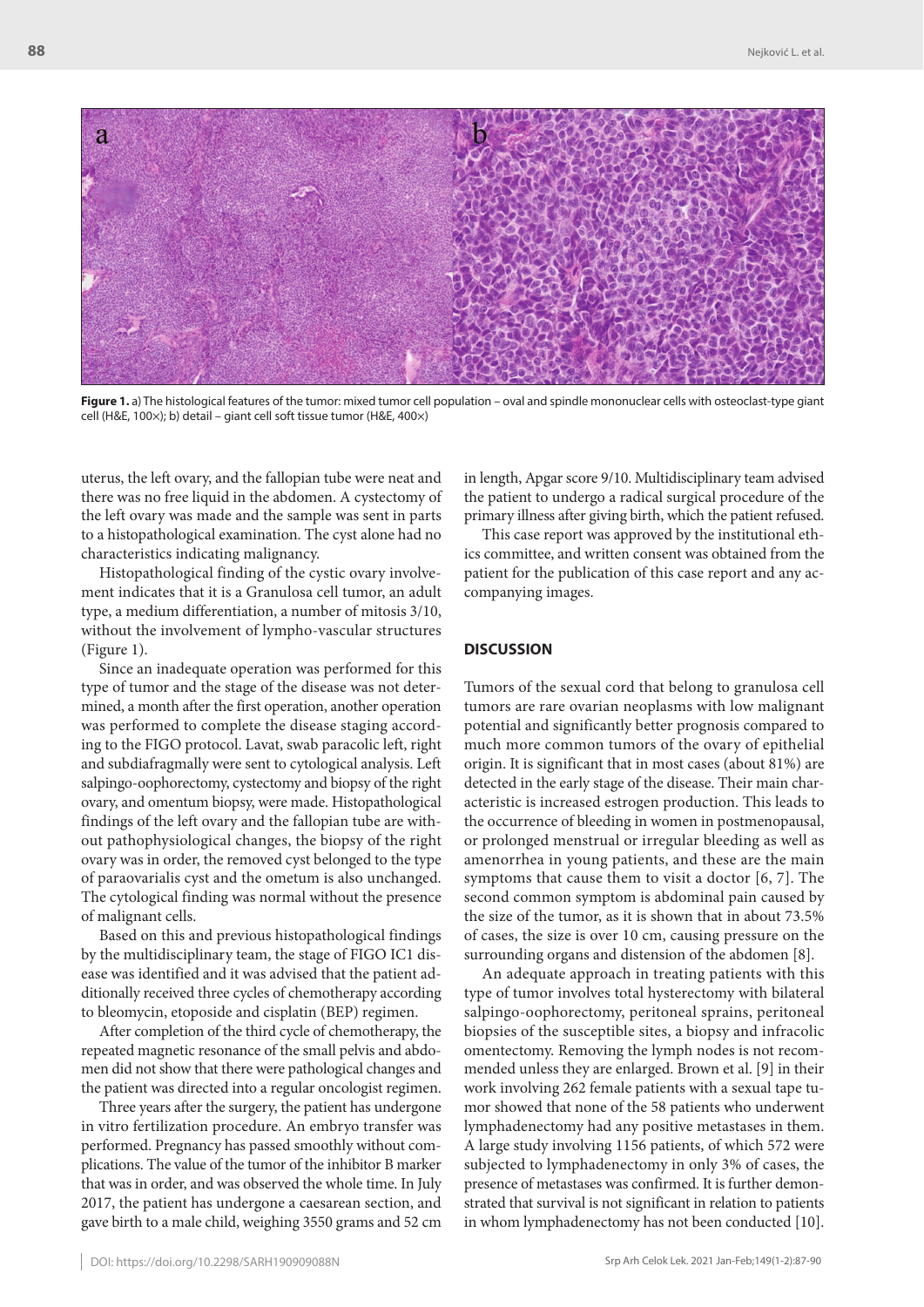Conservative treatment may be advisable in patients in whom the disease is detected in the early stage of FIGO IA / IC. Preservation of fertility is possible at this stage, as it has been shown that there is no difference in survival in conservative versus radical access, and a total of five years of survival is 97% [11].

Secondary surgical treatment in patients who did not have staging of a disease in the first act is obligatory It implies salpingo-oophorectomy on the side of the tumor, multiple peritoneal biopsies of the suspected sites, blind biopsies, omental biopsy, and cytological analysis of the peritoneal flushing. [12]. The main prognostic factors are the age of a patient, tumor size, mitotic activity, nuclear atypia, but in many studies, it has been found the disease stage is the most reliable prognostic factor [1]. Biopsy of the other ovary is not necessary because this tumor is unilateral in 98% of cases, and on the other hand, we erase the appearance of the progenitor and preserve the ovarian function of the remaining ovarian tissue [13].

It is important to emphasize that due to increased production of estrogen, it can cause changes in endometrium and the appearance of hyperplasia and endometrial carcinoma, and in the case of a conservative approach it is necessary to perform endometrial biopsy to exclude endometrial cancer [14].

The recurrent disease in these tumors is late and amounts to 32–44%. In about 60% of cases, it occurs in the form of local appearance in the small pelvis [1]. Due

#### **REFERENCES**

- 1. Dridi M, Chraiet N, Batti R, Ayadi M, Mokrani A. Granulosa Cell Tumor of the Ovary: A Retrospective Study of 31 Cases and a Review of the Literature. Int J Surg Oncol. 2018;2018:4547892.
- 2. Kottarathil VD, Antony MA, Nair IR, Pavithran K. Recent Advances in Granulosa Cell Tumor Ovary: A Review. Indian J Surg Oncol. 2013;4(1):37–47.
- 3. Li J, Bao R, Peng S, Zhang C. The molecular mechanism of ovarian granulosa cell tumors. J Ovarian Res. 2018;11(1):13.
- Suh DS, Oh HK, Kim JH, Park S, Shin E, Lee K, et al. Identification and validation of differential Phosphorylation sites of the nuclear FOXL2 protein as potential novel biomarkers for adult-type Granulosa cell tumors. J Proteome Res. 2015;14(6):2446–56.
- 5. Ghalleb M, Bouzaiene H, Sghaier S, Bouaziz H, Hechiche M, Hassouna JB, et al. Fertility sparing surgery for ovarian sex cord stromal tumors: a nine case series. Pan Afr Med J. 2018;31:221.
- 6. Homesley HD, Bundy BN, Hurteau JA, Roth LM. Bleomycin, etoposide, and cisplatin combination therapy of ovarian granulosa cell tumors and other stromal malignancies: A Gynecologic Oncology Group study. Gynecol Oncol. 1999;72(2):131–7.
- 7. Schumer ST, Cannistra SA. Granulosa cell tumor of the ovary. J Clin Oncol. 2003;21(6):1180–9.
- 8. Zhao D, Song Y, Zhang Y, Li B. Outcomes of Fertility-Sparing Surgery in Ovarian Juvenile Granulosa Cell Tumor. Int J Gynecol Cancer. 2019;29(4):787–91.
- 9. Brown J, Sood AK, Deavers MT, Milojevic L, Gershenson DM. Patterns of metastasis in sex cord-stromal tumors of the ovary: can routine staging lymphadenectomy be omitted?. Gynecol Oncol. 2009;113(1):86–90.
- 10. Nasioudis D, Kanninen TT, Holcomb K, Sisti G, Witkin SS. Prevalence of lymph node metastasis and prognostic significance

to this feature, the question arises when it is necessary to perform a complete surgical removal of the uterus and the remaining ovaries, whether after the end of the birth or the occurrence of relapse can be expected. Some authors suggest that it is safe to do with the onset of recurrent disease as some propose radicalization of surgery at the end of birth to reduce the risk of disease spread and increased survival [15].

The use of adjuvant chemotherapy did not improve survival, and its application continues to be controversial, but according to NCCN recommendations it is advised to use adjuvant chemotherapy in a poorly differentiated type, tumor FIGO stage IC, which implies random or spontaneous rupture capsules, as well as in tumors larger than 10 cm [16]. The first line of therapy is combination of BEP, which our patient also received [17].

Studies have shown the high incidence of pregnancy among patient with diagnosed and treated granulose cell tumors. The pregnancy rate is 86.4% and the live-birth rate is 95%.

In managing these data and the fact of a patient's high survival rate when the tumor is detected at an early stage of the disease, we can conclude that a conservative approach to achieve progeny is justified and safe. An adequate staging of disease is the most important approach when making such a decision.

### **Conflict of interest:** None declared.

of lymphadenectomy in apparent early-stage malignant ovarian sex cord-stromal tumors. Gynecol Oncol. 2017;145(2):243–7.

- Bergamini A, Cormio G, Ferrandina G, Lorusso D, Giorda G, Scarfone G, et al. Conservative surgery in stage I adult type granulosa cells tumors of the ovary: Results from the MITO-9 study. Gynecol Oncol. 2019;154(2):323–7.
- 12. Wang D, Cao D, Jia C, Huang H, Yang J, Wu M, et al. Analysis of oncologic and reproductive outcomes after fertility-sparing surgery in apparent stage I adult ovarian granulosa cell tumors. Gynecol Oncol. 2018;151(2):275–81.
- 13. Ranganath R, Sridevi V, Shirley SS, Shantha V. Clinical and pathologic prognostic factors in adult granulosa cell tumors of the ovary. Int J Gynecol Cancer. 2008;18(5):929–33.
- 14. Lee IH, Choi CH, Hong DG, Song JY, Kim YJ, Kim KT, et al. Clinicopathologic characteristics of granulosa cell tumors of the ovary: a multicenter retrospective study. J Gynecol Oncol. 2011;22(3):188–95.
- 15. Iavazzo C, Gkegkes ID, Vrachnis N. Fertility sparing management and pregnancy in patients with granulosa cell tumour of the ovaries. J Obstet Gynaecol. 2015;35(4):331–5.
- 16. Zhang N, Chen R, Hua K, Zhang Y. A retrospective study of reproductive outcomes after fertility-sparing surgery and postoperative adjuvant chemotherapy in malignant ovarian germ cell tumors and sex cord-stromal tumors. J Ovarian Res. 2017;10(1):52.
- 17. Ray-Coquard I, Morice P, Lorusso D, Prat J, Oaknin A, Pautier P, et al. Non-epithelial Ovarian Cancer: ESMO Clinical Practice Guidelines for Diagnosis, Treatment and Follow-Up. Ann Oncol. 2018;29(Suppl 4):iv1–iv18.